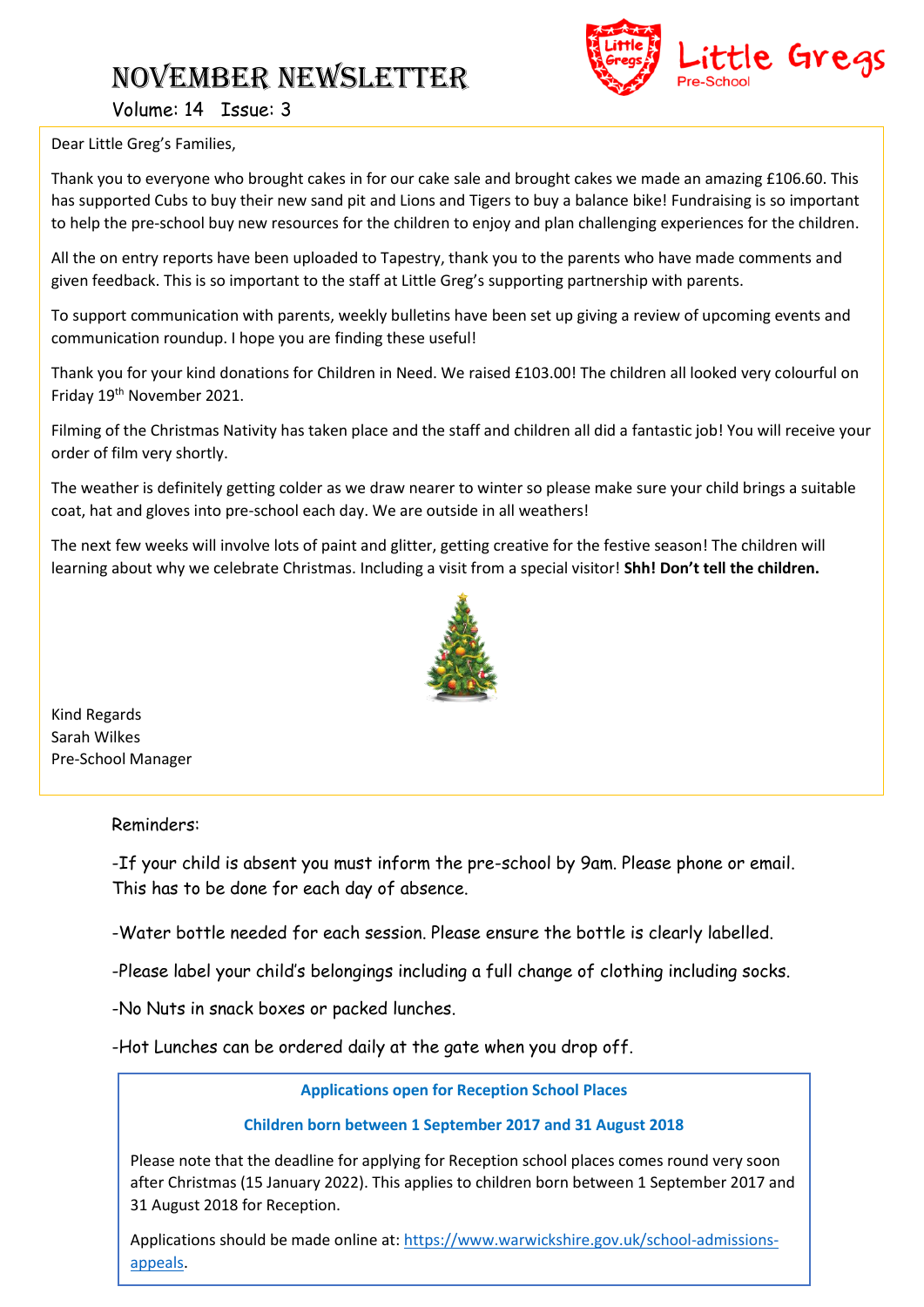### NOVEMBER NEWSLETTER



Volume: 14 Issue: 3

| Dates for the Diary                                                           |                                                            |
|-------------------------------------------------------------------------------|------------------------------------------------------------|
| Christmas Party and A Special Visitor, Tuesday 10 <sup>th</sup> December 2021 |                                                            |
| 9.30am at pre-school                                                          |                                                            |
| Christmas Jumper Day                                                          | Friday 17 <sup>th</sup> December 2021                      |
| End of Autumn Term                                                            | Friday 17 <sup>th</sup> December 2021                      |
| Christmas Half Term Break                                                     | Monday 20 <sup>th</sup> December - 3 <sup>rd</sup> January |
|                                                                               | 2022                                                       |
| Teacher Training Day - Closed to                                              | Tuesday 4th January 2022                                   |
| Children                                                                      |                                                            |
| Return to Pre-School                                                          | Wednesday 5 <sup>th</sup> January 2022                     |
| Applying for Reception School Place                                           | Saturday 15 <sup>th</sup> January 2022                     |
| End of First Half of Spring Term                                              | Friday 18 <sup>th</sup> February 2022                      |
| February Half Term Break                                                      | Monday 21st - 25th February 2022                           |
| Return to Pre-School                                                          | Monday 28 <sup>th</sup> February 2022                      |
| Teacher Training Day - Closed to                                              | Friday 1st April 2022                                      |
| Children                                                                      |                                                            |
| End of Spring Term                                                            | Friday 8 <sup>th</sup> April 2022                          |
| <b>Easter Half Term Break</b>                                                 | Monday 11th - 22nd April 2022                              |
| Return to Pre-school                                                          | Monday 25 <sup>th</sup> April 2022                         |

#### **Cubs**

We began this half term learning and talking about friendships and learning all about ourselves – naming body parts, brushing our teeth. We have played lots of sharing games!

Children have also enjoyed our magical world – dressing up as princesses, knights, fairies and dragons. They made lots of special magic potions.

We are now building up to Christmas!

From

Cubs Team.